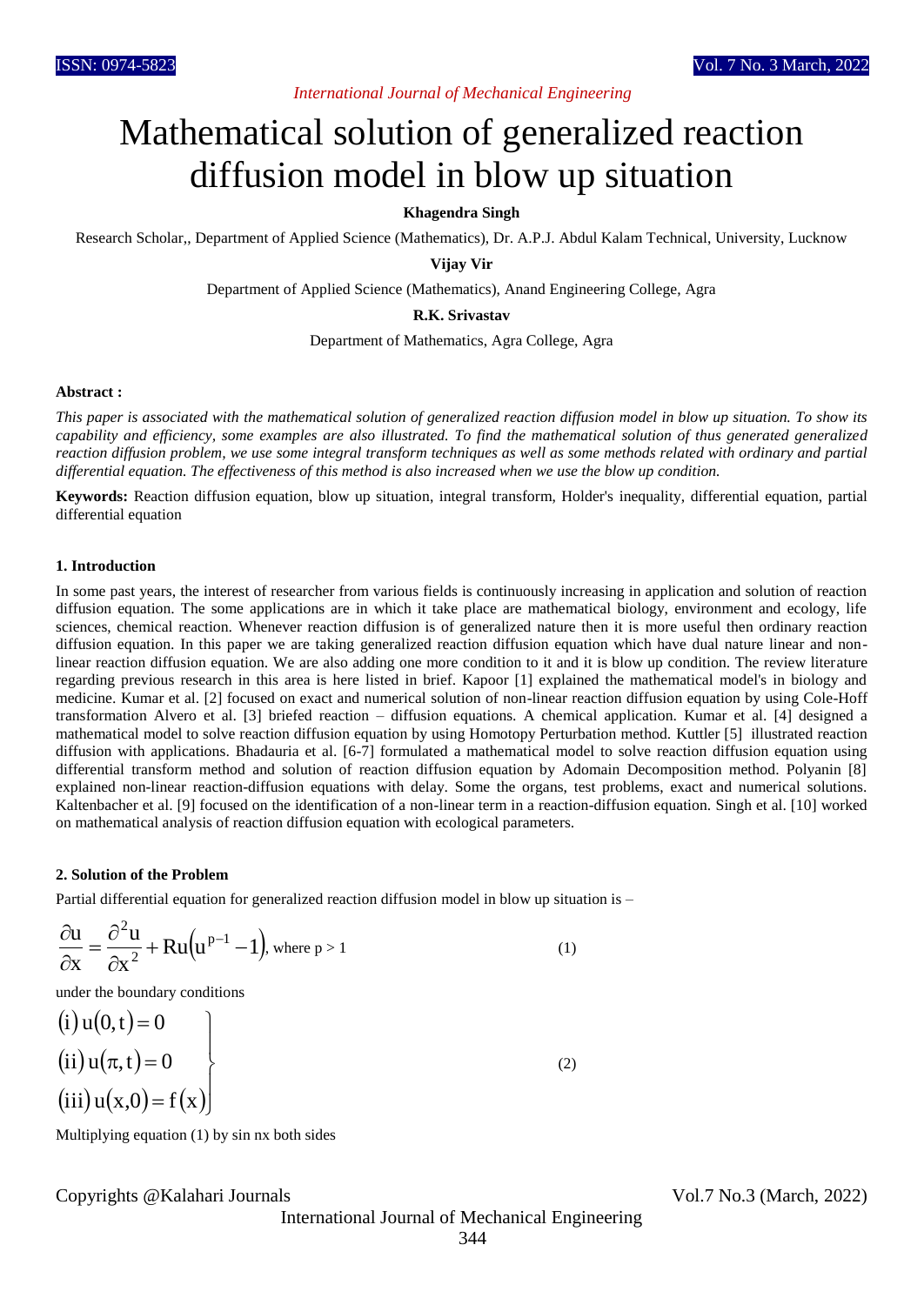$$
\frac{\partial u}{\partial t} \sin nx = D \frac{\partial^2 u}{\partial x^2} \sin nx + R \Big[ u^p \sin nx - u \sin nx \Big]
$$
(3)

Integrating above equation with respect to x under the limit 0 to  $\pi$ 

$$
\int_0^{\pi} \frac{\partial u}{\partial t} \sin nx \, dx = D \int_0^{\pi} \frac{\partial^2 u}{\partial x^2} \sin nx \, dx +
$$
  
\n
$$
R \Big| \int_0^{\pi} u^p \sin nx \, dx - \int_0^{\pi} u \sin nx \, dx \Big|
$$
  
\nlet  $g = g(t) = \int_0^{\pi} u \sin nx \, dx$  (5)

Differentiating above equation with respect to t, by Leibnitz rule (differentiation under the sign of integration)

$$
\frac{dg}{dt} = \int_0^{\pi} \frac{\partial u}{\partial t} \sin nx \, dx \tag{6}
$$

By equation  $(4)$ ,  $(5)$  and  $(6)$ 

$$
\frac{6}{\alpha t} \sin nx = D \frac{6}{\alpha x} \sin nx + R[u^p \sin nx - u \sin nx]
$$
\n(3)  
\nIntegrating above equation with respect to x under the limit 0 to  $\pi$   
\n
$$
\int_0^{\pi} \frac{\partial u}{\partial t} \sin nx \, dx = D \int_0^{\pi} \frac{\partial^2 u}{\partial x^2} \sin nx \, dx + R \Big|_0^{\pi} u^p \sin nx \, dx - \int_0^{\pi} u \sin nx \, dx
$$
\n(c)  
\n
$$
\frac{d}{dt} = g(t) = \int_0^{\pi} u \sin nx \, dx
$$
\n(c)  
\nDifferentiating above equation with respect to t, by Leibniz rule (differentiation under  
\n
$$
\frac{dg}{dt} = \int_0^{\pi} \frac{\partial u}{\partial t} \sin nx \, dx
$$
\n(6)  
\nBy equation (4), (5) and (6)  
\n
$$
\frac{dg}{dt} = D \Big[ \Big( \sin nx \frac{\partial u}{\partial x} \Big)_0^{\pi} - n \int_0^{\pi} \cos nx \frac{\partial u}{\partial x} dx \Big] + R \Big|_0^{\pi} u^p \sin nx \, dx - g \Big] \qquad (7)\n
$$
\frac{dg}{dt} = D \Big[ 0 - 0 - n(\cos x u(x, t))_0^{\pi} - n^2 \int_0^{\pi} u \sin nx \, dx \Big] + R \Big|_0^{\pi} u^p \sin nx \, dx
$$
\n(9)  
\n
$$
\frac{dg}{dt} = -(R + Dn^2)g + R \int_0^{\pi} u^p \sin nx \, dx
$$
\n(9)  
\n
$$
\int_0^{\pi} u^p \sin nx \, dx = \int_0^{\pi} (u \sin nx)^p (\sin nx)^{1-p} dx
$$
\nBy Holder inequality  
\n
$$
\int_0^{\pi} u^p \sin nx \, dx \Big| \leq \int_0^{\pi} u \sin nx \, dx \int_0^{\pi} \int_0^{\pi} \sin nx \, dx \Big|_0^{\pi-p}
$$
\n
$$
= g^p \Big[ \left( -\frac{\cos nx}{n} \right)_{1-p}^{\pi-1-p}
$$
\nIn blow of condition  
\n
$$
\int_0^{\pi} u^p \sin nx \, dx = \begin{cases}
$$
$$

$$
\frac{dg}{dt} = -\left(R + Dn^2\right)g + R\int_0^\pi u^p \sin nx \, dx\tag{9}
$$

$$
\int_0^{\pi} u^p \sin nx \, dx = \int_0^{\pi} (u \sin nx)^p (\sin nx)^{1-p} dx
$$

By Holder inequality

$$
\left| \int_0^{\pi} u^p \sin nx \, dx \right| \leq \left( \int_0^{\pi} u \sin nx \right)^p \left( \int_0^{\pi} \sin nx \, dx \right)^{1-p}
$$

$$
= g^p \left[ \left( -\frac{\cos nx}{n} \right)^{\pi} \right]^{1-p}
$$

$$
= g^p \left( \frac{1 - \cos n\pi}{n} \right)^{1-p}
$$
In blow of condition

In blow of condition

$$
\int_0^{\pi} u^p \sin nx \, dx = \begin{cases} g^p \left(\frac{2}{n}\right)^{1-p} & \text{if } n \text{ is odd integer} \\ 0 & \text{if } n \text{ is even integer} \end{cases}
$$
(10)

Copyrights @Kalahari Journals Vol.7 No.3 (March, 2022)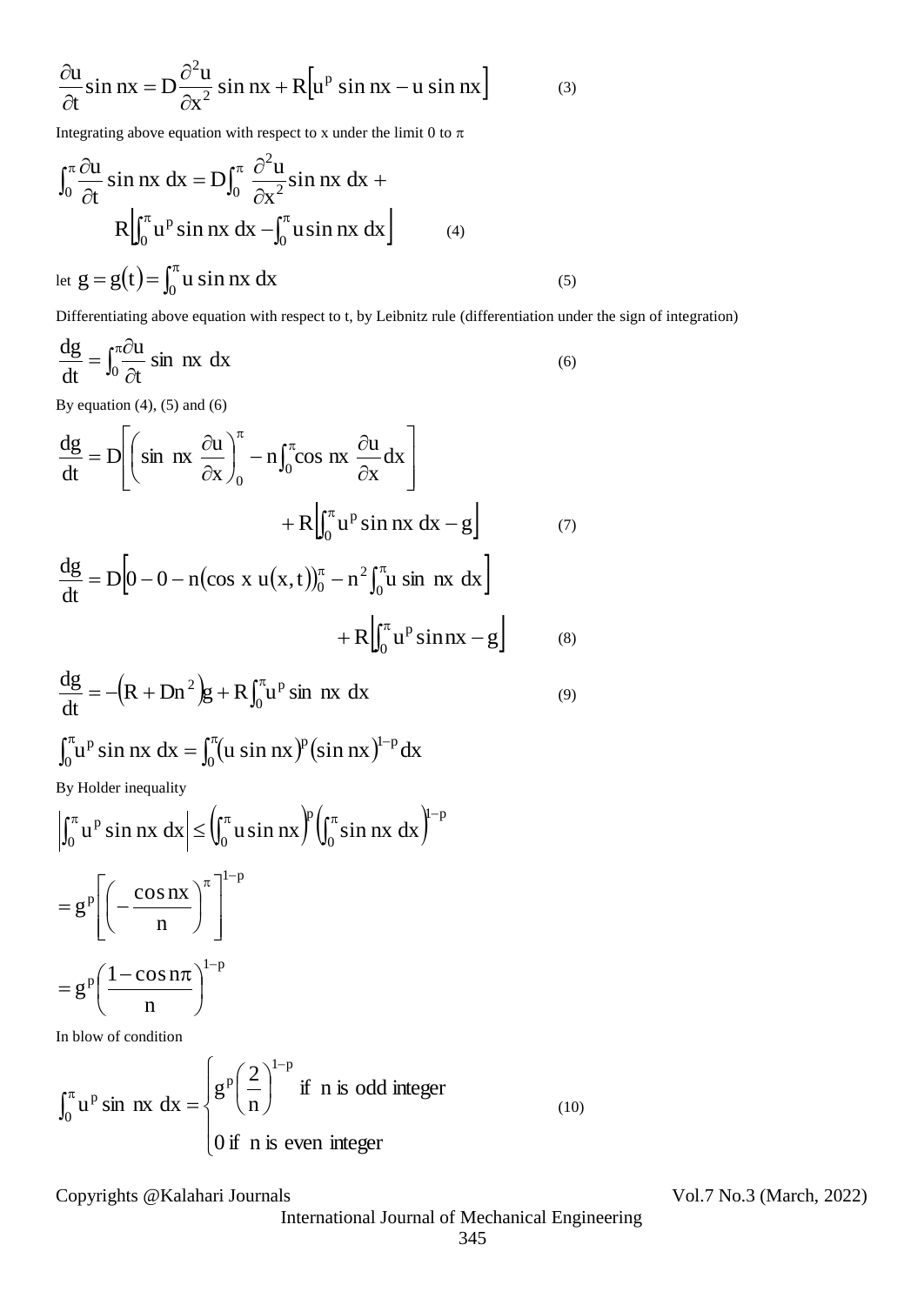Case – I: If n is odd integer by 9 and  $(10)$  (i)

$$
\frac{dg}{dt} = -\left(R + Dn^2\right)g + \frac{2R}{n}\left(\frac{gn}{2}\right)^p\tag{11}
$$

$$
\frac{dg}{dt} + (R + Dn^2)g = \frac{2R}{n} \left(\frac{gn}{2}\right)^p
$$
\n(12)

Dividing by  $g^p$  both sides

$$
\frac{1}{g^{p}}\frac{dg}{dt} + (R + Dn^{2})\frac{1}{g^{p-1}} = \frac{2R}{n}\left(\frac{n}{2}\right)^{p}
$$
\n(13)

Let 
$$
\frac{1}{g^{p-1}} = f
$$
,  $\frac{(1-p)}{g^p} \frac{dg}{dt} = \frac{df}{dt}$  (14)

By (13) and (14)

$$
\frac{1}{(1-p)}\frac{df}{dt} + \left(R + Dn^2\right)f = \frac{2R}{n}\left(\frac{n}{2}\right)^p\tag{15}
$$

Multiplying by  $(1 - p)$  both sides

$$
\frac{df}{dt} + (R + Dn^2)(1-p)f = \frac{2R(1-p)}{n}\left(\frac{n}{2}\right)^p\tag{16}
$$

Above is a linear differential equation in f and t

Integrating factor is 
$$
e^{\int (R+Dn^2)(1-p)dt}
$$
  
I.F. =  $e^{(R+Dn^2)(1-p)t}$  (17)

Solution of (16) is given by

$$
e^{(R+Dn^2)(1-p)t}f = \int \frac{2R(1-p)}{n} \left(\frac{n}{2}\right)^p e^{(R+Dn^2)(1-p)t} dt + c_1
$$
 (18)

$$
e^{(R+Dn^{2})(1-p)t}f = \frac{\frac{2R(1-p)}{n} \left(\frac{2}{n}\right)^{p} e^{(R+Dn^{2})(1-p)t}}{(R+Dn^{2})(1-p)} + c_{1}
$$
(19)

$$
f = \frac{2R}{n(R + Dn^{2})} \left(\frac{n}{2}\right)^{p} + c_{1}e^{(R + Dn^{2})(p-1)t}
$$
\n(20)

$$
\frac{1}{g^{p-1}} = \frac{2R}{n(R+Dn^2)} \left(\frac{n}{2}\right)^p + c_1 e^{(R+Dn^2)(p-1)t}
$$

Copyrights @Kalahari Journals Vol.7 No.3 (March, 2022)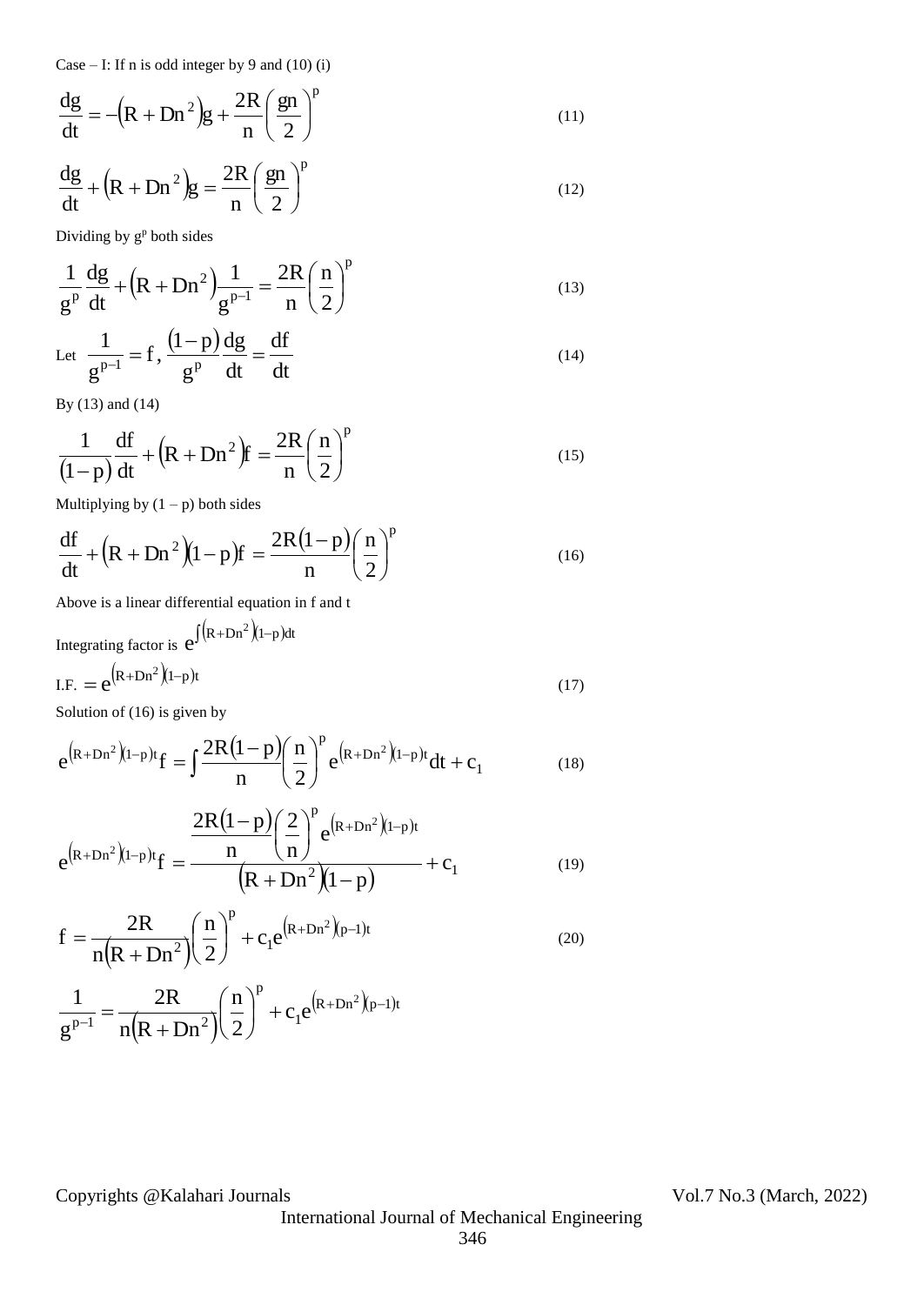$$
g = \left[\frac{1}{\frac{2R}{n(R+Dn^{2})}\left(\frac{n}{2}\right)^{p} + c_{1}e^{(R+Dn^{2})(p-1)t}}\right]^{1}
$$
(21)  

$$
\int_{0}^{\pi} u \sin nx \, dx = \left[\frac{1}{\frac{2R}{n(R+Dn^{2})}\left(\frac{n}{2}\right)^{p} + c_{1}e^{(R+Dn^{2})(p-1)t}}\right]^{1}
$$
(22)

Now

$$
u(x,t) = \sum_{n=1,3,5...} \left[ \frac{1}{n(R+Dn^{2})} \left( \frac{n}{2} \right)^{p} + c_{1}^{(R+Dn^{2})}(p-1)t} \right]^{-\frac{1}{p-1}} \sin nx \quad (23)
$$

Taking  $t = 0$ 

$$
f(x) = u(0, t) = \sum_{n=1, 3, 5} \left( \frac{1}{n(R + Dn^{2})} \left( \frac{n}{2} \right)^{p} + c_{1} \right)^{\frac{1}{p-1}} \sin nx \quad (24)
$$

$$
\left( \frac{1}{n(R + Dn^{2})} \left( \frac{n}{2} \right)^{p} + c_{1} \right)^{\frac{1}{p-1}} = \frac{2}{\pi} \int_{0}^{\pi} f(x) \sin nx \, dx \quad (25)
$$

Case – II when n is even integer

$$
\frac{dg}{dt} = -\left(R + Dn^2\right)g
$$

By separation of variable

$$
\frac{\mathrm{dg}}{\mathrm{g}} = -\left(\mathrm{R} + \mathrm{D} \mathrm{n}^2\right) \mathrm{dt}
$$

Integrating

$$
\log g = -(R + Dn^2)t + \log c_2
$$
  
 
$$
g = c_2 \overline{e}^{(R + Dn^2)t}
$$

 $\ddot{\phantom{a}}$ 

Copyrights @Kalahari Journals Vol.7 No.3 (March, 2022)

International Journal of Mechanical Engineering

(26)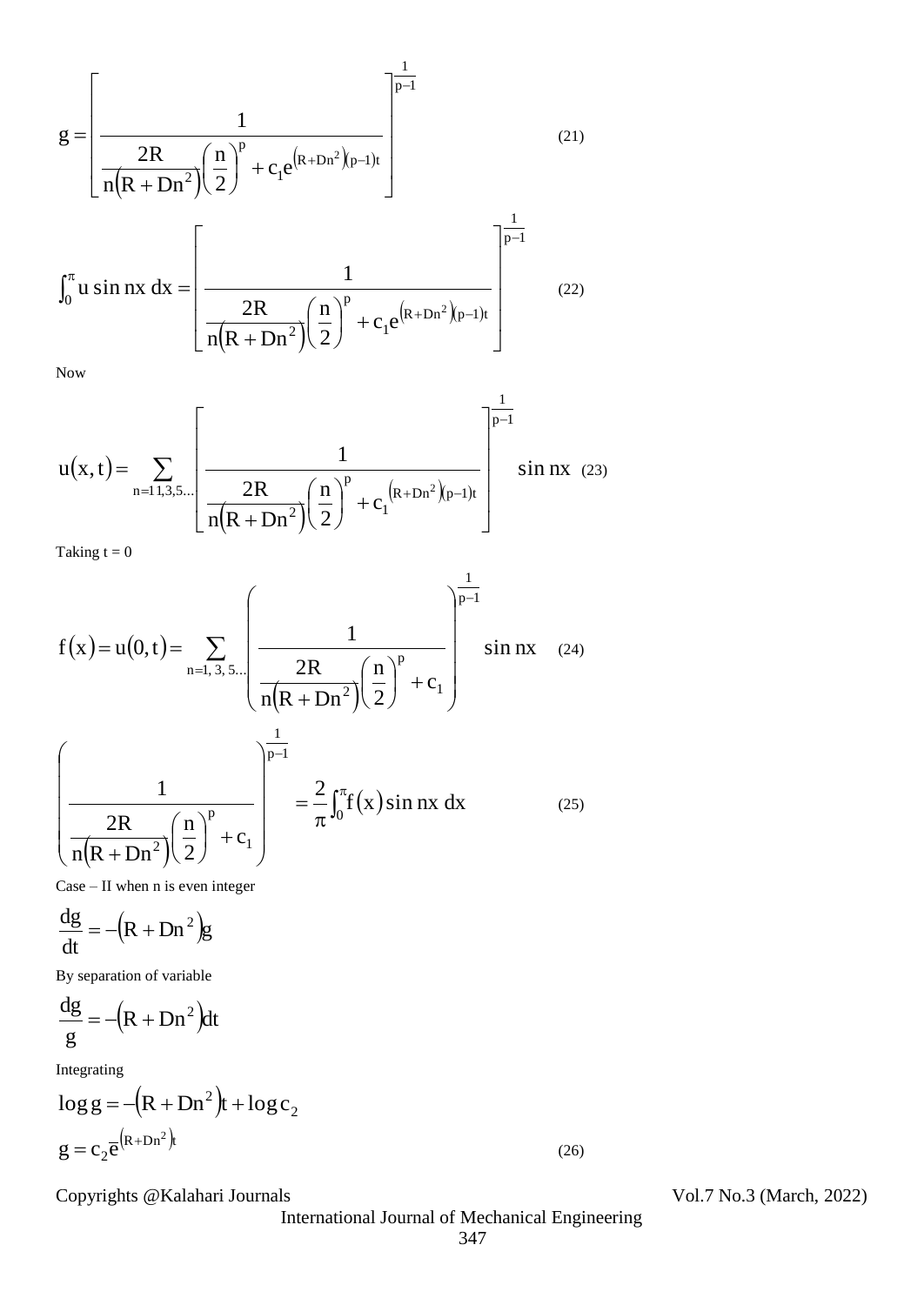$$
\int_0^\pi u(x,t)\sin nx\,dx = c_2 \overline{e}^{(R+Dn^2)t}
$$
\n(27)

$$
u(x,t) = \sum_{n=2,4,6} c_2 \overline{e}^{(R+Dn^2)t} \sin nx
$$
 (28)

Taking  $t = 0$ 

$$
f(x) = u(x,0) = \sum_{n=2,4,6} c_2 \sin nx
$$
  

$$
c_2 = \frac{2}{\pi} \int_0^{\pi} f(x) \sin dx
$$
 (29)

Combining both of the aspects of n, we can say that solution is given by

$$
u(x,t) = \sum_{n=1,3,4} \left[ \frac{1}{n(R+Dn^{2})} \left( \frac{n}{2} \right)^{p} + c_{1}^{(R+Dn^{2})}(p-1)t \right]^{-\frac{1}{p-1}} \sin nx
$$
  
+ 
$$
\sum_{n=2,4,6} c_{2} \overline{e}^{(R+Dn^{2})}(p-1)t \sin nx
$$
 (30)

where

 $c_1$  and  $c_2$  are obtained by

$$
\left[\frac{1}{\frac{2R}{n(R+Dn^{2})}\left(\frac{n}{2}\right)^{2}+c_{1}}\right]^{\frac{1}{p-1}} = \frac{2}{\pi} \int_{0}^{\pi} f(x) \sin nx \, dx \qquad (31)
$$
\nand  $c_{2} = \frac{2}{\pi} \int_{0}^{\pi} f(x) \sin nx \, dx \qquad (32)$ 

#### **Example: 1**

Let the initial value of function u (x,t) in the solution of generalized reaction diffusion problem is given by u (x, 0) = f (x) = 1 The solution is given by equation (30) and  $c_1$  is obtained by

$$
\int_{0}^{1} u(x, t) \sin nx \, dx = c_2 \overline{e}^{(k+Dn^2)} \sin nx \qquad (27)
$$
\n
$$
u(x, t) = \sum_{n=2,4,6} c_2 \overline{e}^{(k+Dn^2)} \sin nx \qquad (28)
$$
\nTaking  $t = 0$   
\n
$$
f(x) = u(x, 0) = \sum_{n=2,4,6} c_2 \sin nx
$$
\n
$$
c_2 = \frac{2}{\pi} \int_{0}^{\pi} f(x) \sin dx \qquad (29)
$$
\nCombining both of the aspects of n, we can say that solution is given by\n
$$
u(x, t) = \sum_{n=1,3,4} \left[ \frac{1}{n(R+Dn^2)(2\pi)^n} \left( \frac{n}{2} \right)^n + c_1^{(R+Dn^2)(p-1)t} \right] \sin nx
$$
\n
$$
+ \sum_{n=2,4,6} c_2 \overline{e}^{(R+Dn^2)(p-1)t} \sin nx \qquad (30)
$$
\nwhere\n
$$
c_1 \text{ and } c_2 \text{ are obtained by}
$$
\n
$$
\left[ \frac{1}{n(R+Dn^2)(2\pi)^2 + c_1} \right] = \frac{2}{\pi} \int_{0}^{\pi} f(x) \sin nx \, dx \qquad (31)
$$
\nand\n
$$
c_2 = \frac{2}{\pi} \int_{0}^{\pi} f(x) \sin nx \, dx \qquad (32)
$$
\nand\n
$$
c_2 = \frac{2}{\pi} \int_{0}^{\pi} f(x) \sin nx \, dx \qquad (32)
$$
\n
$$
\text{Example 1}
$$
\nLet the initial value of function  $u(x, t)$  in the solution of generalized reaction diffusive\nThe solution is given by equation (30) and  $c_1$  is obtained by\n
$$
\left[ \frac{1}{n(R+Dn^2)(2\pi)^{p-1}} \right] = \frac{2}{\pi} \int_{0}^{\pi} \sin nx \, dx \text{ for n being odd integer}
$$
\n
$$
= \frac{2}{\pi} \left[ \frac{-\cos nx}{n} \right]_{0}^{\pi} = \frac{4}{\pi n}
$$
\nCopyright.

Copyrights @Kalahari Journals Vol.7 No.3 (March, 2022)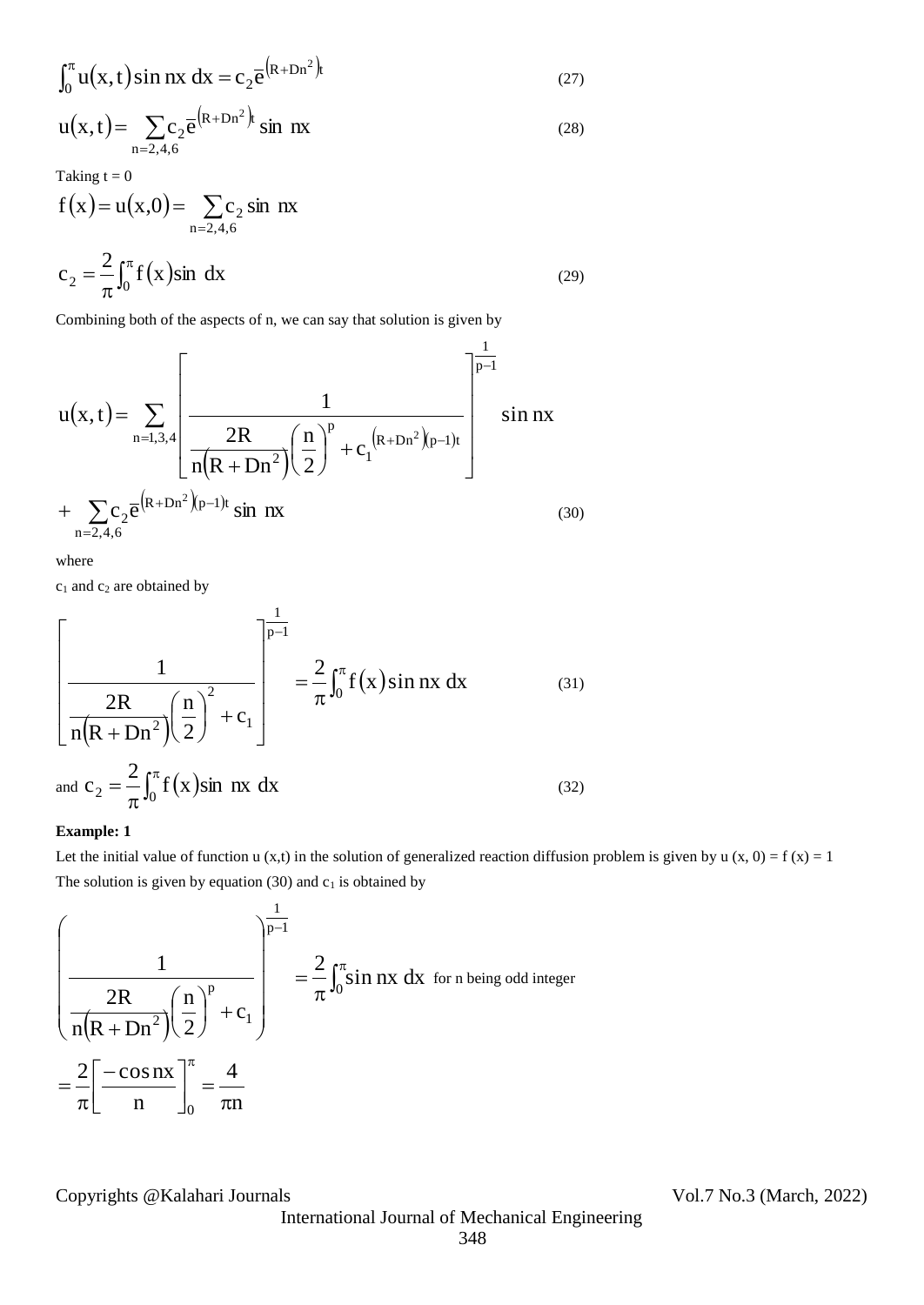$$
\left(\frac{1}{\frac{2R}{n(R+Dn^2)}\left(\frac{n}{2}\right)^p + c_1}\right)^{\frac{1}{p-1}} \frac{4}{\pi n}
$$
\n(33)

c<sub>2</sub> is obtained by

$$
c_2 = \frac{2}{\pi} \int_0^{\pi} \sin dx = \frac{2}{\pi} \left[ \frac{-\cos nx}{n} \right]_0^{\pi} = 0 \text{ for being even integer}
$$
  

$$
c_2 = 0 \tag{34}
$$

Hence the solution of generalized reaction diffusion problem with above specific boundary condition is obtained by replacing  $c_1$ and  $c_2$  by (33) and (34) in equation (30)

#### **Example – 2**

Let the initial value of function u (x, t) in the solution of generalized reaction diffusion problem is given by u (x, 0) = f (x) =  $e^x$ The solution is given by equation (30) and

 $c_1$  is obtained by

$$
\left(\frac{1}{\frac{2R}{n(R+Dn^{2})}\left(\frac{n}{2}\right)^{p}+c_{1}}\right)^{\frac{1}{p-1}} = \frac{2}{\pi}\int_{0}^{\pi}e^{x} \sin nx \,dx \text{ for n being odd integer}
$$

$$
= \frac{2}{\pi}\left(\frac{e^{x}}{1+n^{2}}\left(\sin nx - n \cos nx\right)\right)_{0}^{\pi}
$$

$$
= \frac{2n}{\pi(1+n^{2})}\left[e^{\pi}-1\right]
$$
Hence
$$
\left(\frac{1}{\frac{2R}{n(R+Dn^{2})}\left(\frac{n}{2}\right)^{p}+c_{1}}\right)^{\frac{1}{p-1}} = \frac{2n}{\pi(1+n^{2})}\left(e^{\pi}-1\right) \qquad (35)
$$

 $c_2$  is obtained by

$$
c_2 = \frac{2}{\pi} \int_0^{\pi} e^x \sin nx \, dx \text{ for n being ever integer}
$$

$$
c_2 = \frac{-2n}{\pi(1+n^2)} \left(e^{\pi} + 1\right)
$$
 (36)

Hence the solution of generalized reaction diffusion problem with above specific boundary condition is obtained by replacing  $c_1$ and  $c_2$  by (35) and (36) in equation (30)

## **Example: 3**

Copyrights @Kalahari Journals Vol.7 No.3 (March, 2022)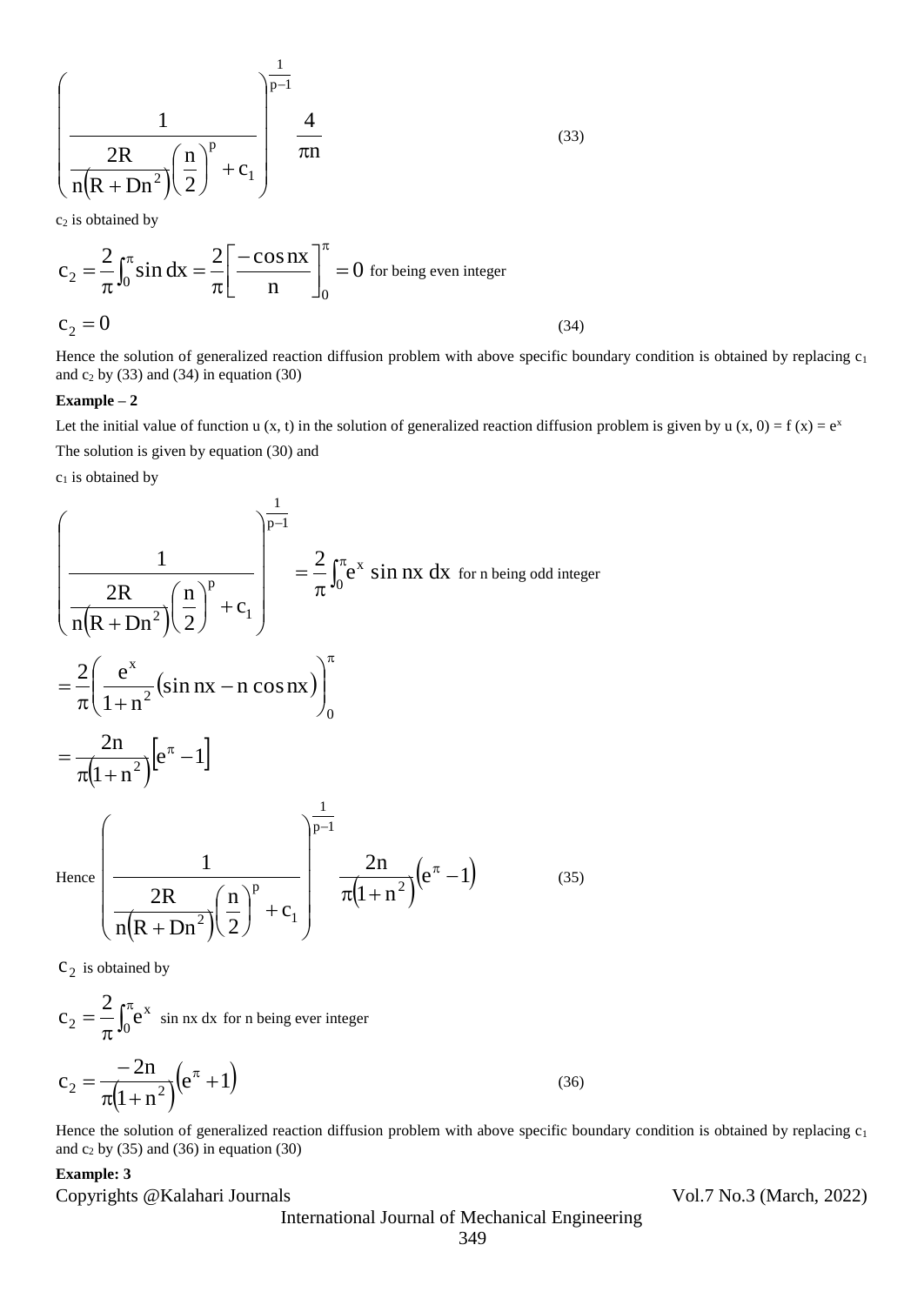Let the initial value of function u (x,t) in the solution of generalized reaction diffusion problem is given by u (x, 0) = f (x) = x The solution is given by (30) and

 $c_1$  is obtained by

$$
\left(\frac{1}{\frac{2R}{n(R+Dn^2)}\left(\frac{n}{2}\right)^p + c_1}\right)^{\frac{1}{p-1}} \frac{2}{\pi} \int_0^{\pi} \sin nx \, dx \text{ for n being odd integer}
$$

$$
= \frac{2}{\pi} \left(-x \frac{\cos nx}{n} + \frac{\sin nx}{n^2}\right)_0^{\pi} = \frac{2}{n}
$$

$$
\text{Hence } \left(\frac{1}{\frac{2R}{n(R+Dn^2)}\left(\frac{n}{2}\right)^p + c_1}\right)^{\frac{1}{p-1}} = \frac{2}{n}
$$
(37)

 $c<sub>2</sub>$  is obtained by

$$
c_2 = \frac{2}{\pi} \int_0^{\pi} \sin nx \, dx \text{ for n being even integer}
$$
  
=  $\frac{2}{\pi} \left( -x \frac{\cos nx}{n} + \frac{\sin nx}{n^2} \right)_0^{\pi} = -\frac{2}{n}$   

$$
c_2 = \frac{-2}{n}
$$
 (38)

Hence the solution of generalized reaction diffusion problem with above specific condition is obtained by replacing  $c_1$  and  $c_2$  by (37) and (38) respectively in equation (30).

#### **Conclusion**

Here we find the solution of generalized reaction diffusion model with blow up condition. As we all are aware that the change in the boundary conditions in partial differential equation leads the change in solution of partial differential equations. In this paper we also illustrate the example of different nature of function. By the same way the user from different field may use it with different boundary condition. The area is here, open for wide applications in various field of research.

#### **References**

- [1] J.N. Kapoor (1985): "Mathematical model's in biology and medicine". Affiliated East-West Press Pvt. Ltd. G-1/16, Ansari Road, New Delhi – 110002
- [2] Kumar S. and Singh R. (2009): "Exact and numerical solution of non-linear reaction diffusion equation by using the Cole-Hoff transformation". International transactions in Mathematical Sciences & Computer Vol. 02 (2), pp. 241-252.
- [3] Alvaro H. Salas, Loranzo J. Martinez H. Oscar Fermandez S. (2010): "Reaction-diffusion equations: A Chemical Application Scientia et Technica Afio XVII No. 46, December 2010, Universidad Technologica de Periera ISSN 0122- 17101.
- [4] Kumar S. and Singh R. (2010) : "A Mathematical model to solve reaction diffusion equation by using homotopy Perturbation Method ; International Journal of Stability and Fluid Mechanics, Vol. 1 (2), 235-240.
- [5] Christina Kuttler (2011): "Reaction diffusion equations with applications". Sommersemester 2011.

#### Copyrights @Kalahari Journals Vol.7 No.3 (March, 2022)